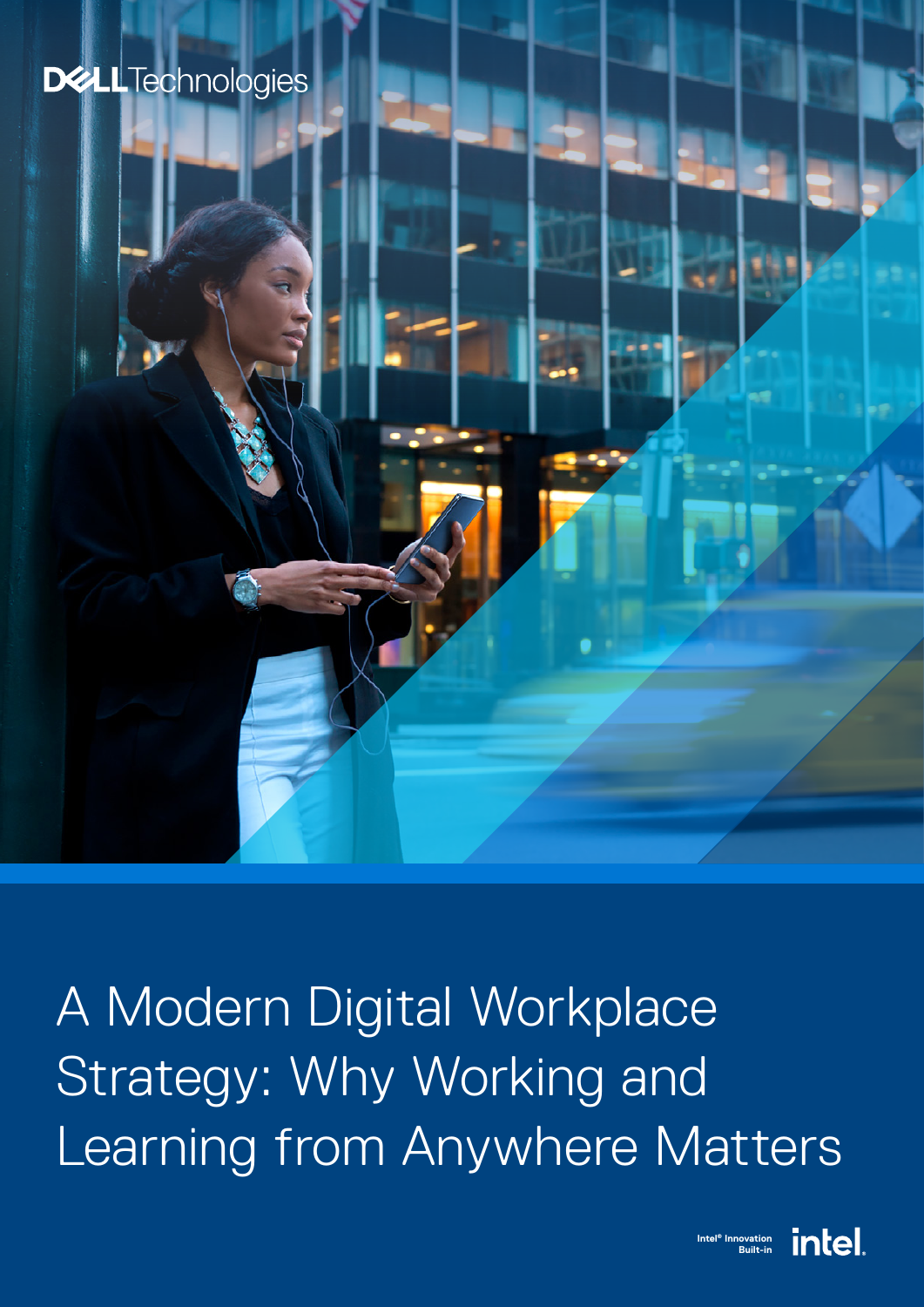

Where work or learning physically happens no longer defines the user experience. Fueled by an appetite for digital experiences and capabilities, we've clearly entered a "do anything from anywhere" world, creating limitless potential for borderless innovation and flexible collaboration.

As the office experience we once knew continues to evolve, organizational leaders have a monumental opportunity to rethink the future of work and how they maximize agility, data, innovation and productivity across their digital workplace.

While recent events accelerated this shift, the future has always tracked to more fluid and flexible digital workplace experiences as CIOs drive their organizations to achieve greater value. According to the Dell Technologies Digital Transformation Index (DTI)—a global study of business transformation trends—89% of respondents say the global disruption

showed the need for a more agile/scalable IT environment, while 79% said they are now reinventing their business model as a result of the disruption.<sup>1</sup> Without a doubt, the digital workplace will play an even greater role in powering these new business models, with research showing a 2.8x increase of remote users in the past year.<sup>2</sup>

Now that remote and hybrid experiences where team members shift between performing remotely and on-site—have become standard, CIOs have new opportunities to rethink their approach to technology and embrace a hybrid culture to deliver an engaging and seamless user experience. Looking toward the future, they're also conscious of how their decisions impact employee happiness: 48% fear they are at risk of employee burn-out from trying to adapt their IT strategy in these abnormal times.<sup>1</sup>

The new normal, a do-anything-from-anywhere future, is here; read on for key strategies C-suite leaders should consider to drive organizational success in this new hybrid world.

# Table of contents:

| • Why the digital workplace is a C-suite priority     | 3  |
|-------------------------------------------------------|----|
| • What does it take to deliver the digital workplace? |    |
| · Key strategies for digital workplace success        | 5. |
| • Welcome to the future of work                       |    |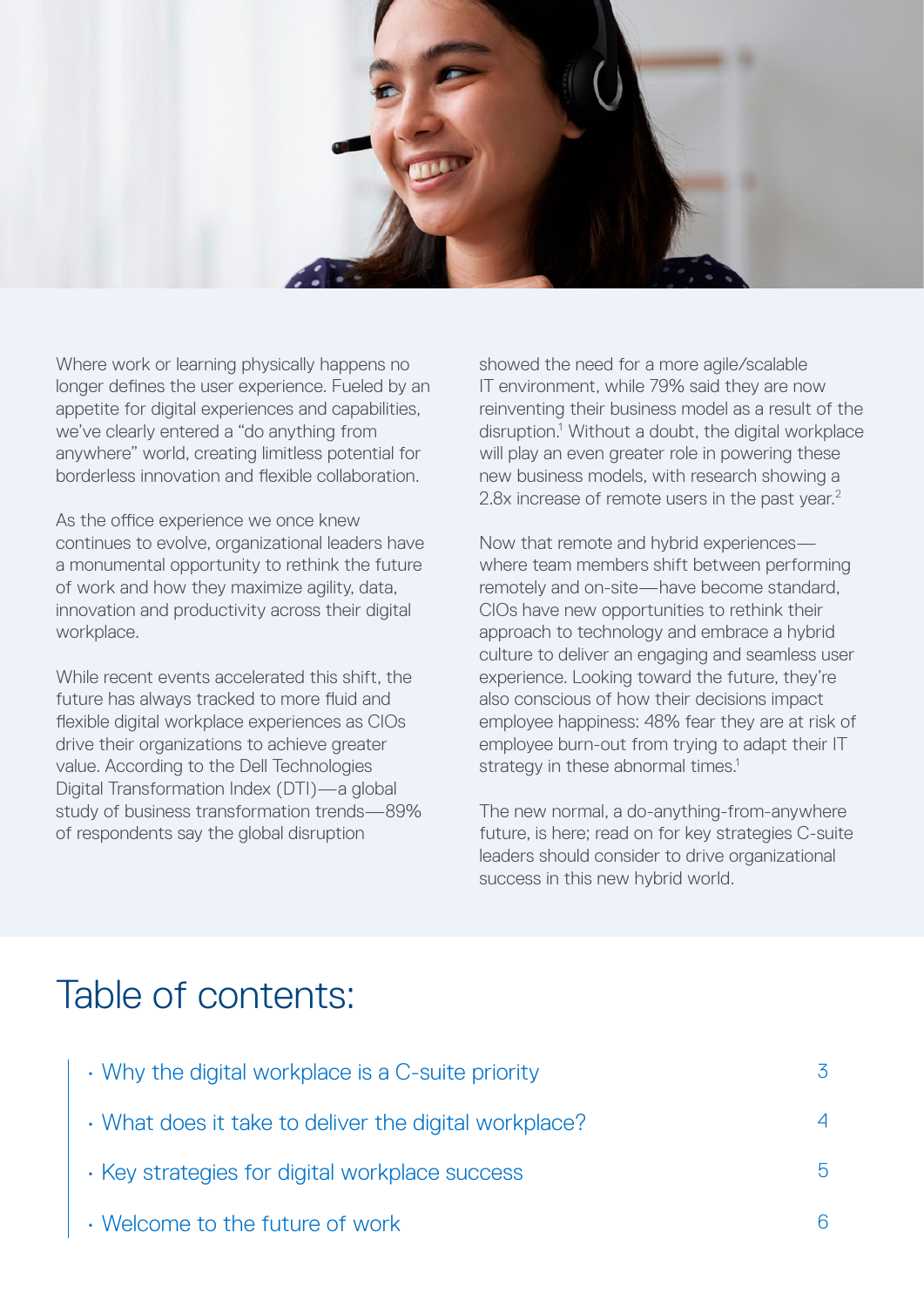<span id="page-2-0"></span>

# Why the digital workplace is a C-suite priority

Recent experience demonstrated to both organizational leaders and users that relatively few jobs must be done completely—if at all—in an office. Not only that, but there are benefits to enabling a digital workplace beyond business adaptability. Leading organizations experienced a 21% increase in employee productivity, 62% more than organizations that struggle to support remote work.3 Furthermore, these leading organizations saw a 28% reduction in time IT spends managing their digital workplace environment, which is a 47% greater reduction than organizations that still struggle to manage legacy onpremises technology.3

The key to a successful digital workplace is the right mix of flexible, secure and responsive technologies. Just like in a traditional working or learning environment, users need efficient tools to work and collaborate from anywhere. They need access to the organization's data, and they need high-performing, intelligent and secure devices to accomplish all of their tasks. Leading CIOs keep pace with changing organizational and user needs by leveraging ondemand and as-a-Service experiences that let them readily adapt IT resources as needed.

To continue forward momentum, the CIO must ensure their organization's technology strategy is location-agnostic so that IT can serve users equally effectively half a world away or just down the hall. And everything needs to be consistently and cost-effectively managed.

The Dell Technologies DTI research also underscores the importance of enabling productivity from anywhere, as Digital Leaders are increasingly focused on transforming their operations to a borderless world. While just 6% of organizations met the criteria for Digital Leader classification:

> 63% report rolling out broader working from home/remote working capabilities;<sup>1</sup>

61% are transforming their services and consumption models to meet the new needs of today's

business climate.<sup>1</sup>

By empowering their people with digital work and learning experiences, Digital Leaders give their organizations the ability to attract and leverage global talent from anywhere. This flexibility and scalability not only bolster operational resiliency but provide the organization the agility it requires to take advantage of new opportunities, deliver ongoing value and outpace disruptions.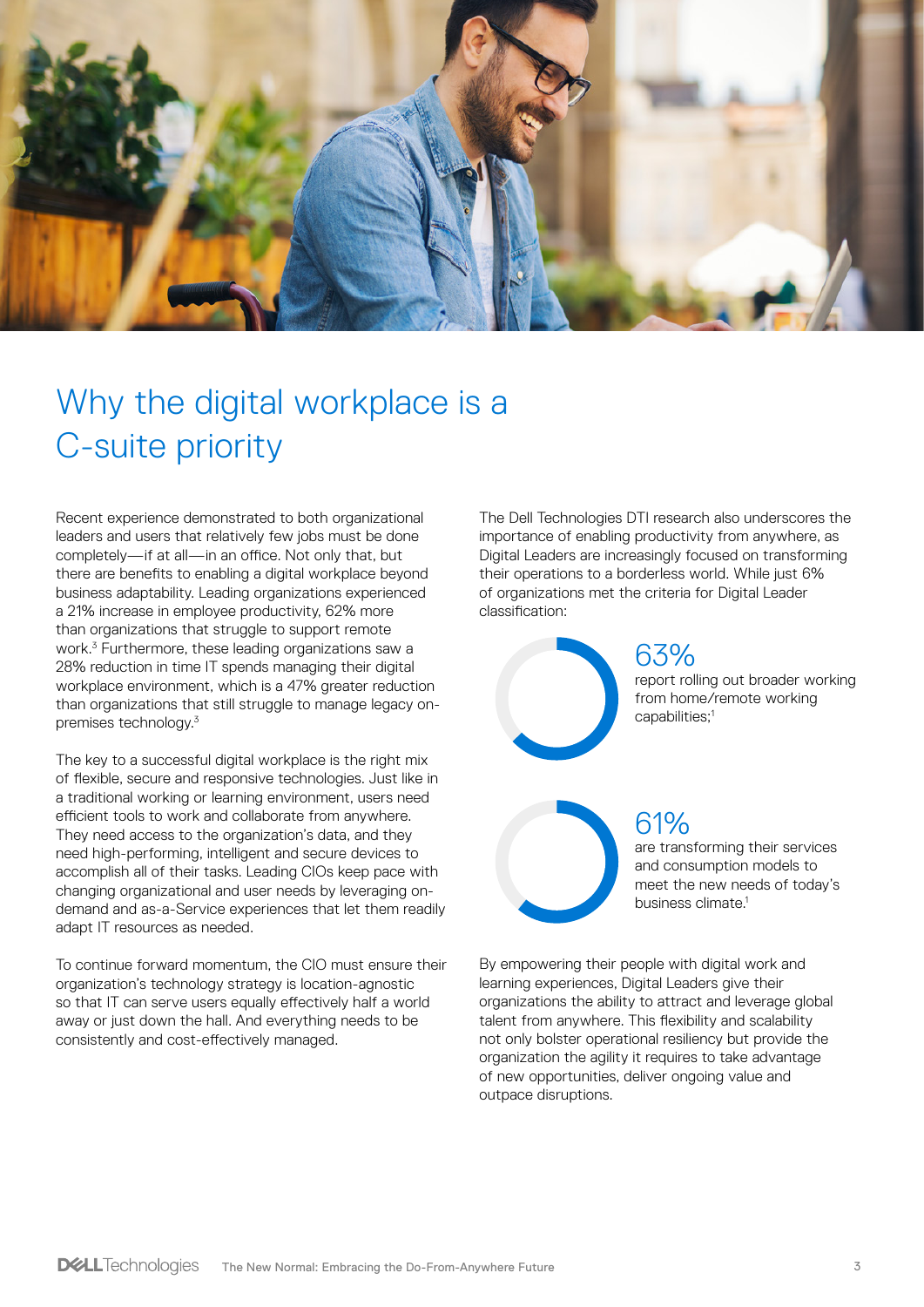# <span id="page-3-0"></span>What does it take to deliver the digital workplace?

While many organizations drastically accelerated their adoption of a digital workplace at the start of the decade, they now have the opportunity to optimize their technology strategy for the long term.

Visionary CIOs critically evaluate the technology and cultural shifts that will enable them to thrive with a sustainable, cost-effective digital-first strategy. Those who do so accelerate their organization's digital maturity, leading them to gain several advantages over less mature organizations.

When crafting a digital workplace strategy, there are four key CIO considerations:

### **1. Delivering a winning work-and-learn experience:**

As the primary tool employees use to work, the PC has always played a critical role in the employee experience. But with people now working and learning from their couches and kitchen tables, the PC is most often the gateway to their interactions with their organizations and team members. Delivering and supporting a highperforming, secure and intelligent PC experience has never been more important.



Leading organizations are twice as likely than less mature organizations to say their employee technology experience helps them navigate challenging times, leading to 6.4x higher user satisfaction scores.<sup>3</sup>

### **2. Enabling seamless collaboration:**

Just because employees can't always gather in a conference room doesn't mean they're working alone. Whether it's through shared productivity tools, cloud applications or live video conferencing, CIOs need to ensure team members are seamlessly productive and can collaborate from anywhere.



Leading organizations have seen significantly larger increases in user productivity over the last 12 months, with a 21% improvement in productivity.<sup>2</sup>

### **3. Controlling costs:**

While the digital workplace provides greater flexibility in where and how employees work and learn, CIOs must eliminate barriers to new technology adoption through flexible payment solutions and as-a-Service consumption and delivery models.



Leading organizations reduce the time IT takes to manage their environment by 28%, which is a 47% greater reduction than less mature organizations; this increase in IT efficiency helps generate 27% cost savings.3

### **4. Creating a secure environment:**

Cybersecurity is difficult enough to provide when all the organization's devices are under one physical roof. With PCs connected to cloud-hosted data from variably unprotected home networks, risk and exposure is exponentially increased. CIOs and leadership must ensure employees and educators, respectively, can securely access all the tools and resources they need for their roles, and that they have the same secure and efficient experience no matter where they work or learn.



Leading organizations experience 18% fewer critical events tied to device compromise on average.2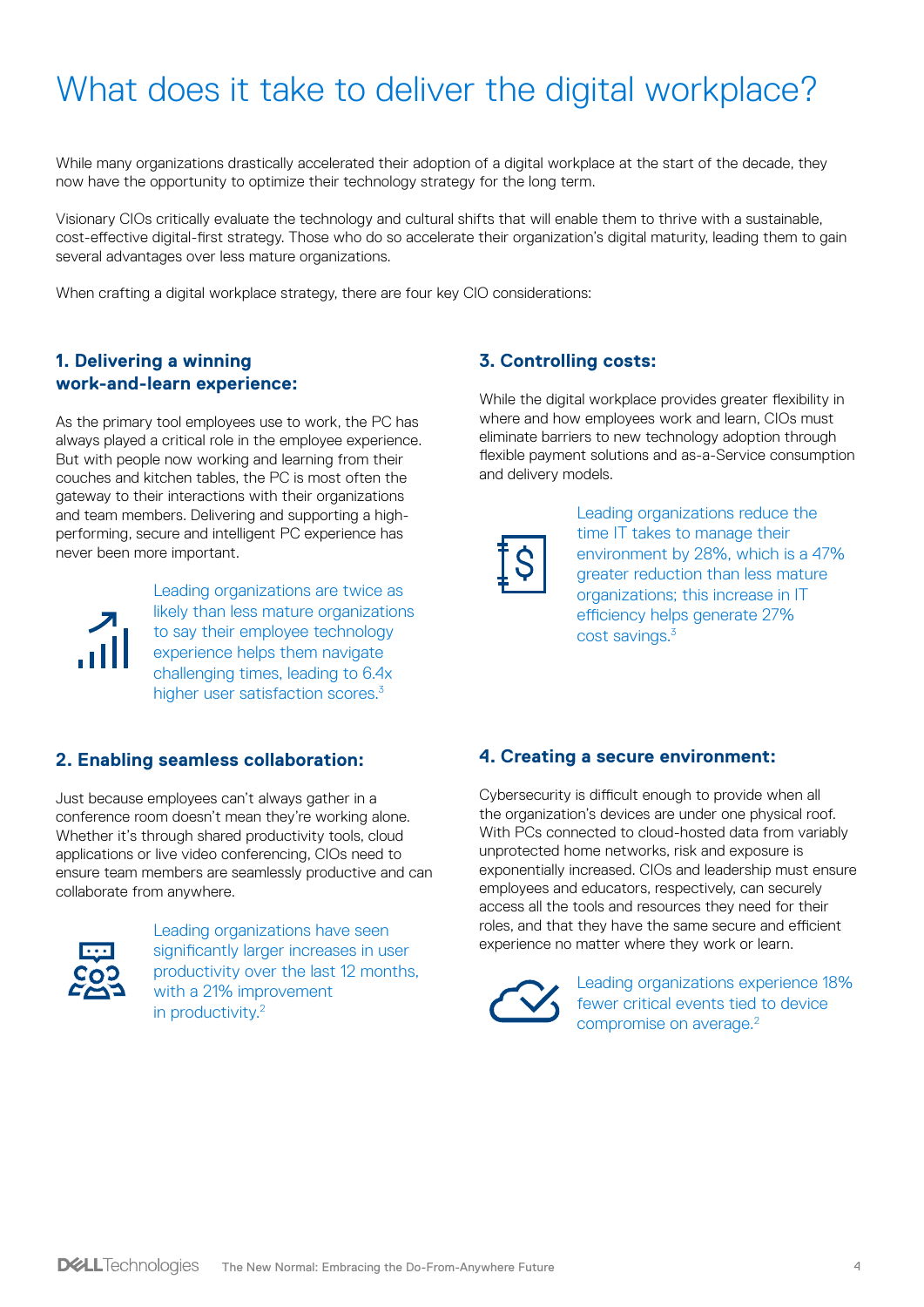<span id="page-4-0"></span>

# Key strategies for digital workplace success

With every organization fundamentally changed forever, you need to create a digital workplace that's ready ready for anything. This includes:



#### **Personalized user experiences:**

Workers should have access to modern, intelligent, secure and high-performing PCs that allow them to do their best work from anywhere.



## **Intelligent collaboration:**

Artificial intelligence embedded into devices helps users be more productive by learning and adapting to how they like to work.



### **Flexible options for technology consumption:**

Align technology consumption with business strategy through flexible and as-a-Service delivery models PC lifecycle management that let you automate and simplify how you deploy, secure, manage and support devices to reduce employee downtime and improve IT productivity.



#### **A secure digital environment:**

Protect your end-points and organization with built-in security on the hardware while providing options to ensure compliance for data protection, enable continuity and minimize data loss.



### **A scalable hybrid cloud strategy:**

Improve IT's visibility and oversight of all the technologies in your organization in order to maximize cloud consistency and flexibility.



### **An as-a-Service strategy:**

Take a holistic look at your organization's technology consumption to determine where flexible, as-a-Service models of on-premises infrastructure would provide more flexibility, agility and future scalability that can be easily modified as needs change over time.



#### **A modern networking experience:**

SD-WAN delivers the ability to manage and scale the network digitally without worrying about bandwidth limitations, helping you ensure app performance and availability to improve the user experience.